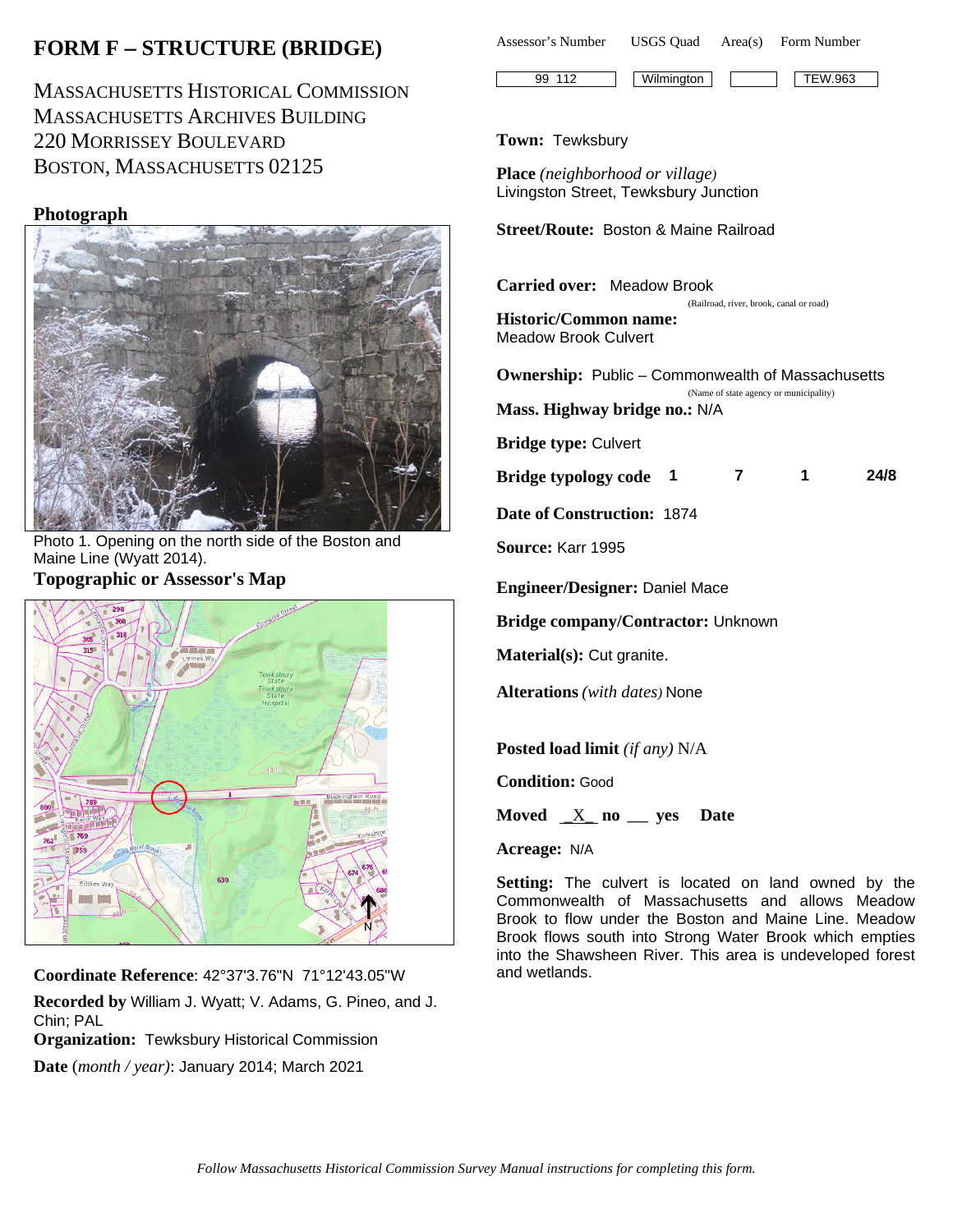### **STRUCTURE FORM (BRIDGE)**

| <b>Superstructure</b>                               |                       |                                             |
|-----------------------------------------------------|-----------------------|---------------------------------------------|
| Overall length $\sim$ 30'                           | Deck width $\sim 15'$ | Skew 0                                      |
| Main unit: No. of spans                             |                       | Span length                                 |
| Approaches: No. of spans                            |                       | Span length                                 |
| <b>Substructure</b> ( <i>structure below deck</i> ) |                       |                                             |
| Height above feature spanned                        | 15'                   | Material of abutments or piers: Cut granite |

#### **ENGINEERING/DESIGN ASSESSMENT**

This culvert was built in 1874 to carry the Boston & Maine Railroad branch line over Meadow Brook. It is constructed with cut pieces of granite. The opening through which the brook flows is circular with cut granite forming the voussoir arch supporting the rest of the culvert and flanking wing walls. Above the voussoirs shaping the arch are five courses of granite block topped with a capstone. The wing walls step down to near the water level,

#### **HISTORICAL NARRATIVE**

The Lowell & Lawrence Railroad was an independent railroad chartered in 1846 to connect Lowell and Lawrence. It opened in 1848, carrying freight and passenger service. Although its namesake cities were connected to Boston via the Middlesex Canal, which opened in 1803, the canal was unreliable during the cold New England winters. In 1848, the Lowell and Salem Railroad was chartered, and the line was built from Peabody to meet the Lowell & Lawrence line two miles east of Tewksbury Center. The confluence of the two lines formed a wye that became Tewksbury Junction; Lawrence Junction and Salem Junction were also formed by this wye.

In 1852, the Lowell & Lawrence Railroad began passenger service between Lowell and Boston by way of Wilmington Junction, where the Boston & Maine and Lowell & Salem Railroads met. The Boston and Lowell Railroad had been given a thirty-year monopoly on passenger service and in 1855, sued the Lowell & Lawrence Railroad with the help of the firm's lawyer, the venerable Daniel Webster, for allowing the Boston & Maine Railroad to run passenger service from Wilmington to Lowell. The Boston and Lowell Railroad won and took over the Lowell & Lawrence and the Lowell & Salem, which the Lowell & Lawrence controlled, in 1858 to keep the Boston & Maine from acquiring it.

The Boston and Lowell's monopoly ran out in 1865, and in 1874 the Boston & Maine built its own line from Andover to Lowell passing just north of Tewksbury Junction. This branch line connected Lowell and Lawrence via Lowell Junction in Andover. The Boston and Maine took over the Boston and Lowell in 1877, making the Lowell & Lawrence and Lowell & Salem Railroads obsolete. By the 1920s, decreasing rail use due to the advent of the automobile forced the Boston and Maine Railroad to condense its numerous parallel branches that had been acquired over time. Among these were the Lowell & Lawrence line, which was parallel to a Boston & Maine Branch. The Lowell & Lawrence Branch was abandoned in stages, beginning with the section of track from Tewksbury Centre to Pikes Siding, just before South Lawrence, and South Lawrence and Lawrence, both in 1926; followed by the west end of the track between Bleachery and Wamesit in Tewksbury in 1936, and Wamesit to Tewksbury in ca 1983.

#### **BIBLIOGRAPHY and/or REFERENCES** \_\_\_ *see continuation sheet*

Karr, Ronald D. (1995). *The Rail Lines of Southern New England.* Pepperell, MA: Branch Line Press.

Karr, Ronald D. (2010). *Lost Railroads of New England.* Pepperell, MA: Branch Line Press.

U.S. Geological Survey. Lawrence Quadrangle, Massachusetts [map], 1:62500, Topographic Quadrangle Map, Reston, VA 1888.

\_\_\_ Recommended for listing in the National Register of Historic Places. *If checked, you must attach a completed National Register Criteria Statement form.*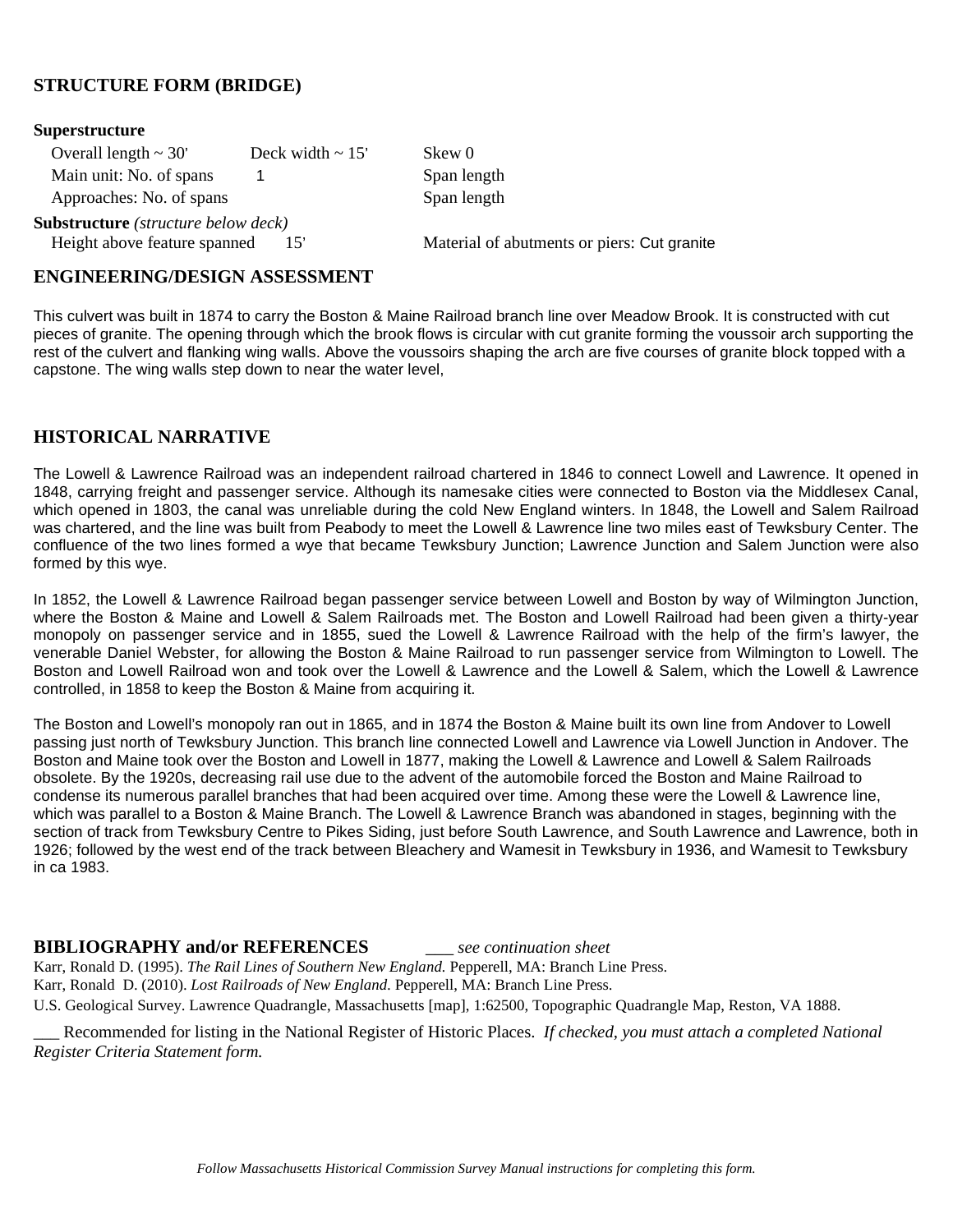# **INVENTORY FORM CONTINUATION SHEET** TEWKSBURY MEADOW BROOK CULVERT

MASSACHUSETTS HISTORICAL COMMISSION Area(s) Form No. 220 MORRISSEY BOULEVARD, BOSTON, MASSACHUSETTS 02125



## **PHOTOGRAPHS AND FIGURES**

Photo 2. Opening on the south side of the Boston and Maine line (Wyatt 2014).

Photo 3. Additional view from south showing the brook flowing into the culvert from the north side of the line (Wyatt 2014).